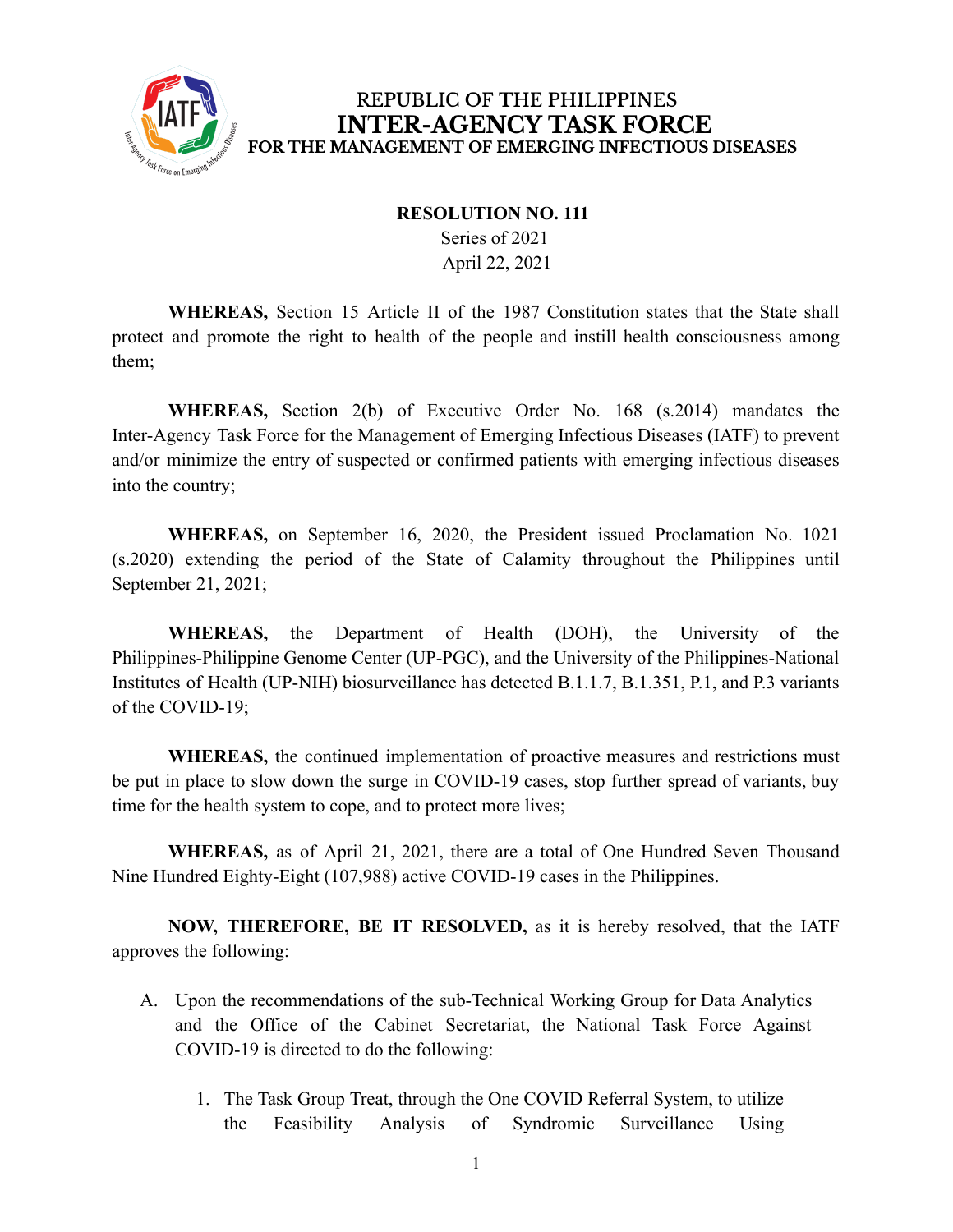

## REPUBLIC OF THE PHILIPPINES **INTER-AGENCY TASK FORCE** FOR THE MANAGEMENT OF EMERGING INFECTIOUS DISEASES

Spatio-Temporal Epidemiological Modeler For Early Detection of Diseases (FASSSTER) projections on target beds and human resources for health (HRH) to identify health capacity needs required to lower health care and Intensive Care Unit (ICU) utilization rates;

- 2. Review and implementation of recommended strategies on Prevent Detect - Isolate - Treat - Reintegrate for the reduction of health utilization rates and augmentation of HRH needs;
- 3. TG Treat with the One COVID Referral System, the DOH Health Facility Development Bureau, and concerned agencies to identify target additional beds on a weekly basis that will substantially reduce health care and ICU utilization rates, determine and list specific health facilities and infrastructure which shall contribute these additional beds, and operationalize how these beds shall become functional and adequate HRH and equipment provided; and
- 4. Enhancing the enforcement of COVID-19 strategies at the barangay level by engaging the Technical Education and Skills Development Authority for the development of training and instructional materials of available COVID-19 response frameworks such as the Operation *Listo*, Dharavi Model, and Local Government Unit Coordinated Operation to Defeat Epidemics (C.O.D.E.), and to cascade such materials through the Department of the Interior and Local Government and regional counterparts of the National Task Force, to the barangays, puroks, sitios, and zone levels for immediate and intensified implementation through Barangay Empowerment.
- B. The request of the Philippine National Police (PNP), through their Air Unit, to conduct an Initial Type Rating Training for Pilots is hereby approved. Provided that training must be conducted in a non-quarantine hotel. For this purpose:
	- 1. The training provider may transfer the training to a hotel that has been granted a Certificate of Authority to Operate for Staycation (CAOS) by the Department of Tourism (DOT); or
	- 2. The intended training site may convert from a Quarantine Hotel to a Staycation Hotel by applying for a CAOS with DOT.
- C. The Debit-Credit Payment Method (DPCM) of the Philippine Health Insurance Corporation used to facilitate the settlement of accounts payable to healthcare facilities (HCFs) during the State of Public Health Emergency due to the COVID-19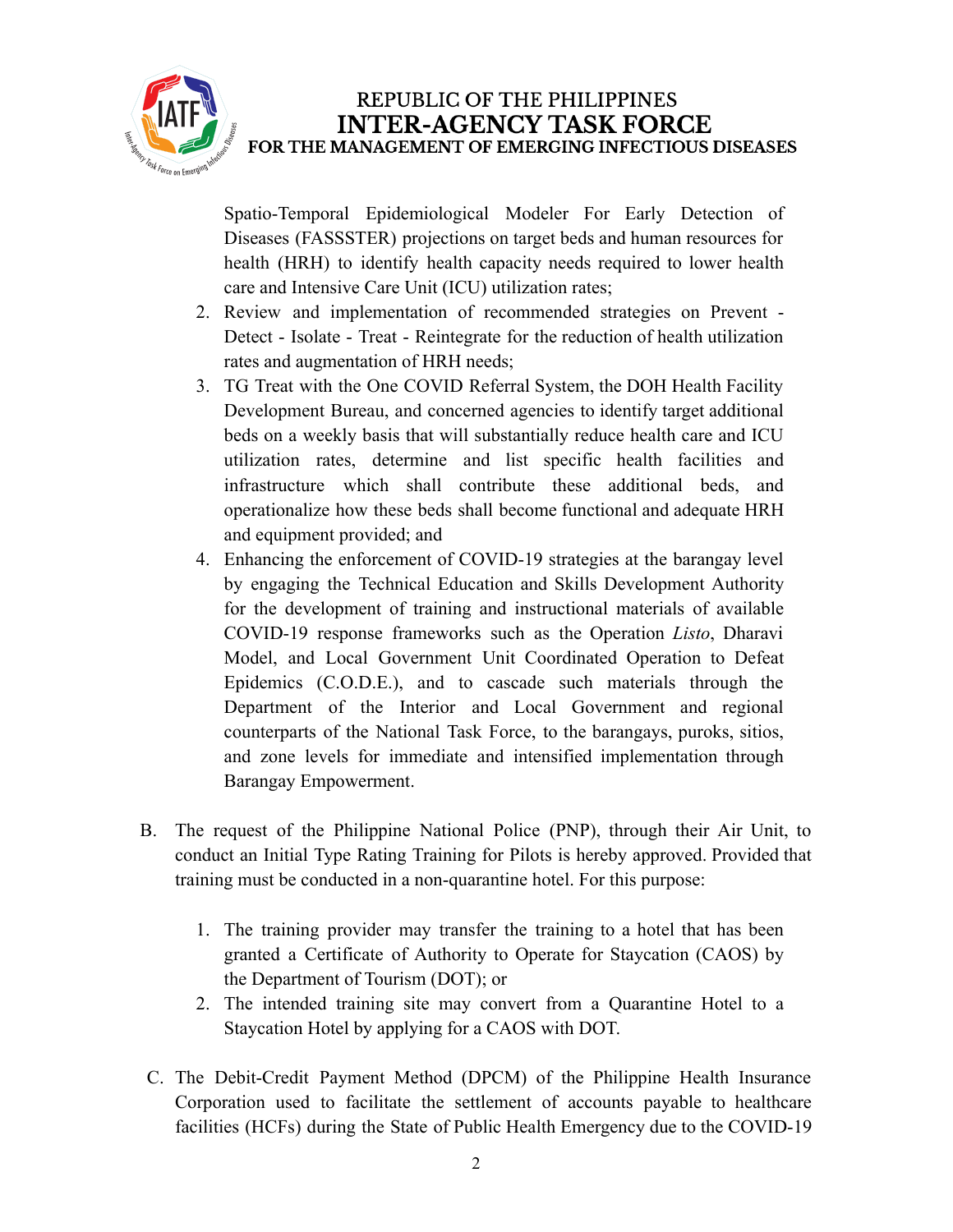

## REPUBLIC OF THE PHILIPPINES **INTER-AGENCY TASK FORCE** FOR THE MANAGEMENT OF EMERGING INFECTIOUS DISEASES

Pandemic as provided for under PhilHealth Circular No. 2021-0004 shall hereinafter be made applicable in high and critical risk areas as determined by the Two Week Growth Rate (TWGR), Average Daily Attack Rate (ADAR), and Health Care Utilization Rate (HCUR), and be prioritized in the COVID-19 vaccine allocation, human health resource deployment, and such other relevant COVID-19 response, as applicable.

**RESOLVED FURTHER,** that the Chairperson and the Co-Chairperson shall be duly authorized to sign this Resolution for and on behalf of the Inter-Agency Task Force.

**APPROVED** during the 111th Inter-Agency Task Force Meeting, as reflected in the minutes of the meeting, held this April 22, 2021, via video conference**.**

**FRANCISCO T. DUQUE III**

Secretary, Department of Health IATF Chairperson

**KARLO ALEXEI B. NOGRALES** Secretary, Office of the Cabinet Secretariat IATF Co-Chairperson